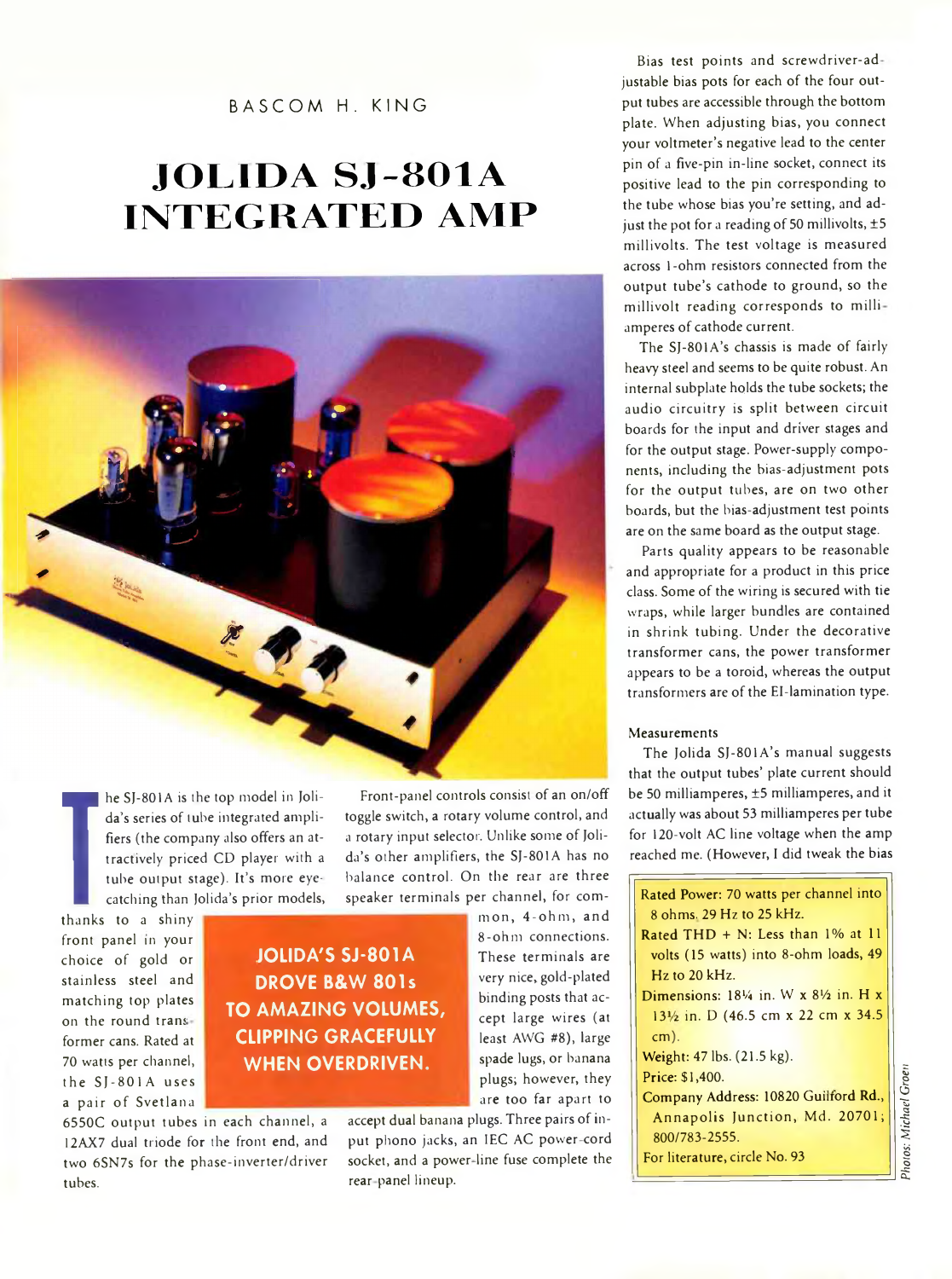

**Fig. 1— Frequency response as a function of loading on the 8-ohm tap.**



**Fig. 2— Square-wave response for 10 kHz into 8-ohm load (top), 10 kHz into 8 ohms paralleled by 2 pF (middle), and 40 Hz into 8 ohms (bottom).**



**Fig. 3— THD + N at 1 kHz and SMPTE-IM distortion vs. power output, measured at 8-ohm tap.**

slightly to get all four tubes as close to the same current as I could.) If plate current is much below 50 milliamperes, the SJ-801A will have higher distortion and higher output impedance; currents much above 50

milliamperes will lower the output impedance and distortion but also shorten the life of the output tubes. Distortion is not the only aspect of the amp's sound that plate current can affect. Lower current will make it brighter, more articulate, and possibly a bit edgy; higher current will make it smoother and more listenable, but with less of a sense of life.

The SJ-801A's frequency response is plotted in Fig. 1 for open circuit, 8-ohm and 4-ohm loads, and the NHT dummy speaker load, all on the left channel's 8-ohm tap at the maximum volume-control setting. (Response with the volume control turned down was not appreciably different.) As can be seen from the wide spread between the curves, output regulation and damping factor (which are related) are not very high in the SJ-801A, as is the case with many tube amps. In the SJ-801A, this is largely because of the low amount of overall negative feedback used. On the 4-ohm tap, response was essentially the same as in Fig. 1 (but for 4- and 2-ohm loading instead of 8 and 4 ohms), except that variations with the NHT dummy load were only about half as great because the 4-ohm tap's output impedance is about half the 8-ohm tap's.

Square-wave response is presented in Fig. 2 for the left channel (overshoot was a bit greater on the right channel). The moderate tilt on the 40-Hz square is acceptable; however, many amps have less tilt, signifying less low-frequency phase shift. Rise and fall times for a 10 volt peak-to-peak output into 8 ohms on the 8-ohm tap were 5.5 microseconds for the left channel and 5 microseconds for the right.

Figure 3 shows how distortion varies with output power and how changes in load affect total har-

monic distortion plus noise (THD  $+$  N). Figure 4 shows how THD + N varies with frequency at different power levels. A spectrum analysis of harmonic distortion for a 1-kHz signal at 10 watts (Fig. 5) reveals that

## **ASSOCIATED** EQUIPMENT USED

**L** quipment used in the listening tests for this review consisted of:

- CD Transports: Sonic Frontiers SFT-1 and PS Audio Lambda Two Special
- CD Electronics: Genesis Technologies Digital Lens anti-jitter device and Threshold DAC 2, Sonic Frontiers SFD-2 Mkll, and Classe Audio DAC-i D/A converters
- Phono Equipment: Oracle turntable, Well Tempered Arm, Accuphase AC-2 moving-coil cartridge, and Vendetta Research SCP-2C phono preamp
- Additional Signal Sources: Nakamichi ST-7 FM tuner, Nakamichi 250 cassette deck, and Technics 1500 openreel recorder
- Preamplifiers: Sonic Frontiers Line 3, Ayre Acoustics K-1, and Threshold T2 (or no preamp at all)
- Power Amplifiers: Sonic Frontiers Power-3 mono tube amplifiers, an Ayre Acoustics V-3, and an Arnoux Seven B digital switching amp
- Loudspeakers: Genesis Technologies Genesis Vs and B&W 801 Matrix Series 3s
- Cables: Digital interconnects, Illuminati DX-50 (AES/EBU balanced); analog interconnects, Transparent Cable Music-Link Reference (balanced) and Tara Labs Master and Music and Sound (unbalanced); speaker cables, Transparent Cable MusicWave Reference and Tara Labs RSC Master Generation 2

the dominant distortion components are the second and third harmonics. Higherorder harmonics are less prominent, but there's still an appreciable amount of fifth and seventh harmonic. Note also the cluster of power-supply ripple components around each harmonic.

Interchannel crosstalk at the highest volume setting was below -70 dB from 20 Hz to about 2.5 kHz; at 20 kHz, it increased to -54 or -57 dB, depending on the testing direction. With the volume set for 1 watt of output into 8 ohms for a 500-millivolt input (a standard 1HF test condition), crosstalk was about the same.